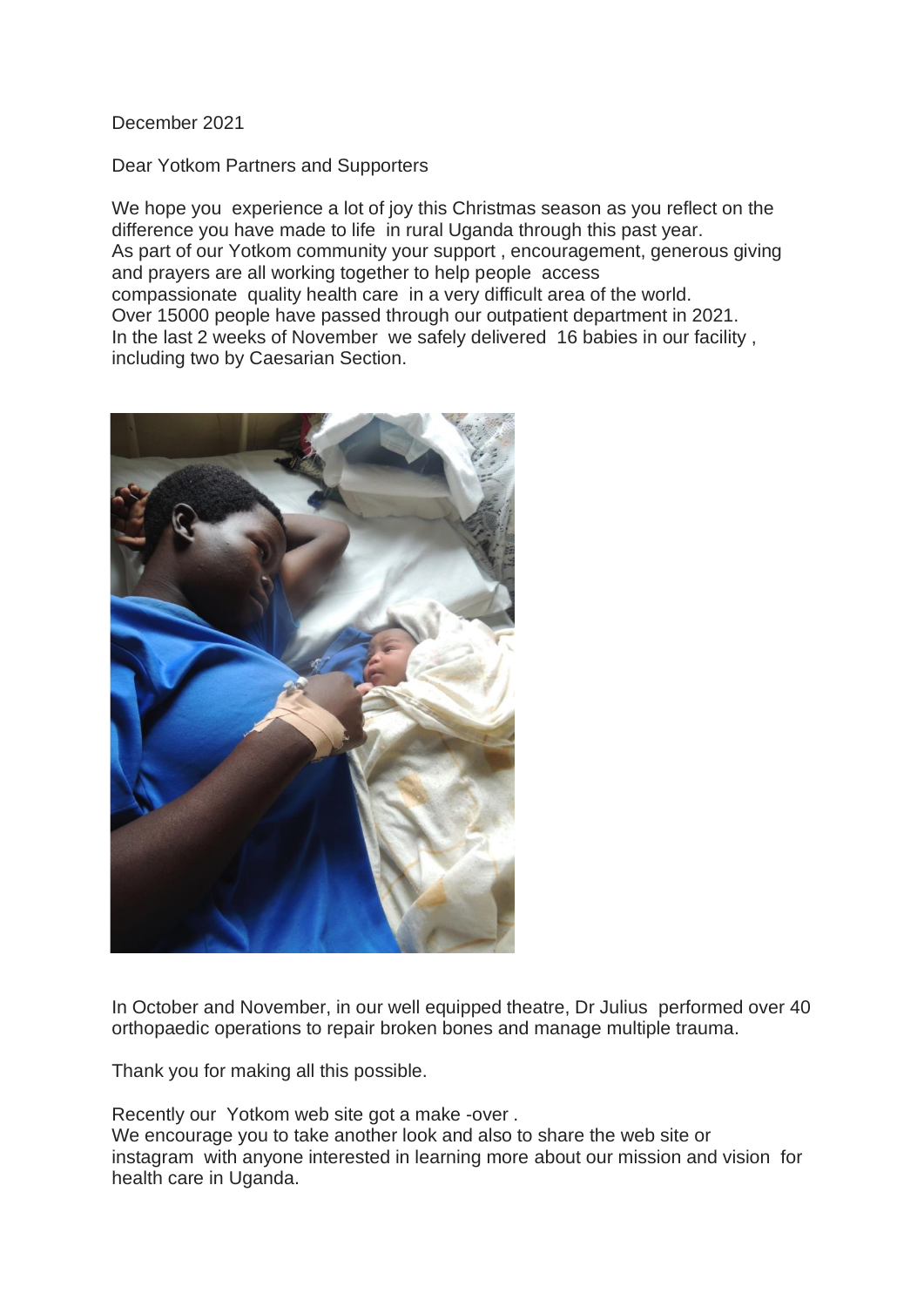## **[www.yotkom.com](http://www.yotkom.com/)**

On our web site you will find some details about one of our new projects for 2022. We have a vision to expand palliative care services to the rural community of Northern Uganda.

We want to do more to help people in pain, especially those with terminal conditions , and also to assist their families.

**If you would like to give a Christmas gift (maybe on behalf of someone else ) toward this need**

**please designate your gift "palliative care "**

Once again, from all our team at Yotkom Medical Centre, Thank You!



Merry Christmas and a Happy New Year !

## **God bless you and your family**

From Andrew and Anne Wright Australian Directors Yotkom Uganda